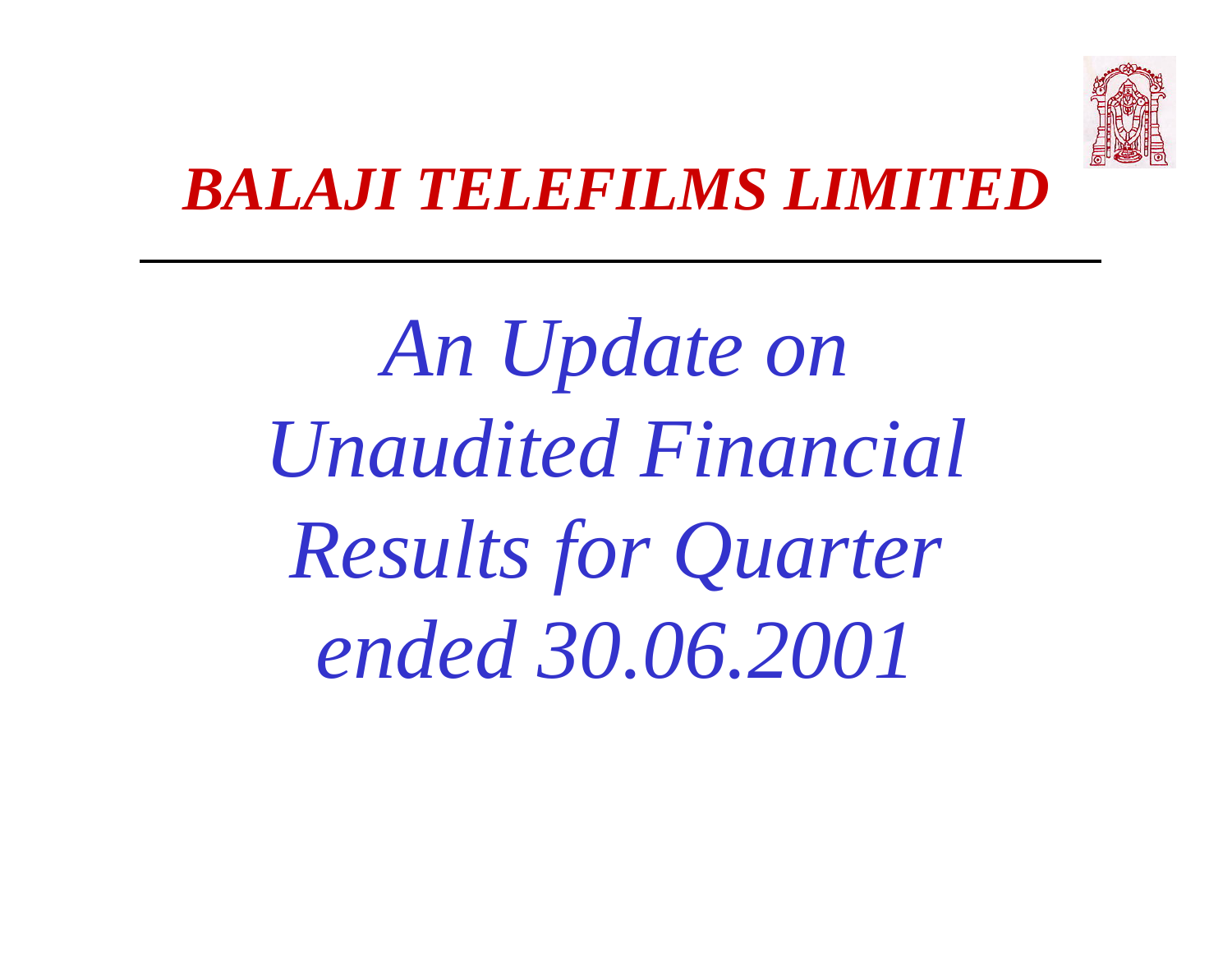

# **HIGHLIGHTS**

- Achieved Sales Turnover of Rs. 236.58 millions in Q1 against Rs. 488.82 millions in last financial year
- Profit After Tax of Rs. 49.39 in Q1 against Rs. 43.55 millions in last financial year
- PBIDT Margin improved significantly to 30.93 % in Q1 against 17.25 % in last financial year
- PAT Margin more than doubled to 20.88 % in Q1 against 8.91% in last financial year
- Tax Provision as % of sales increased to 5.92% in Q1 against 2.86% in last financial year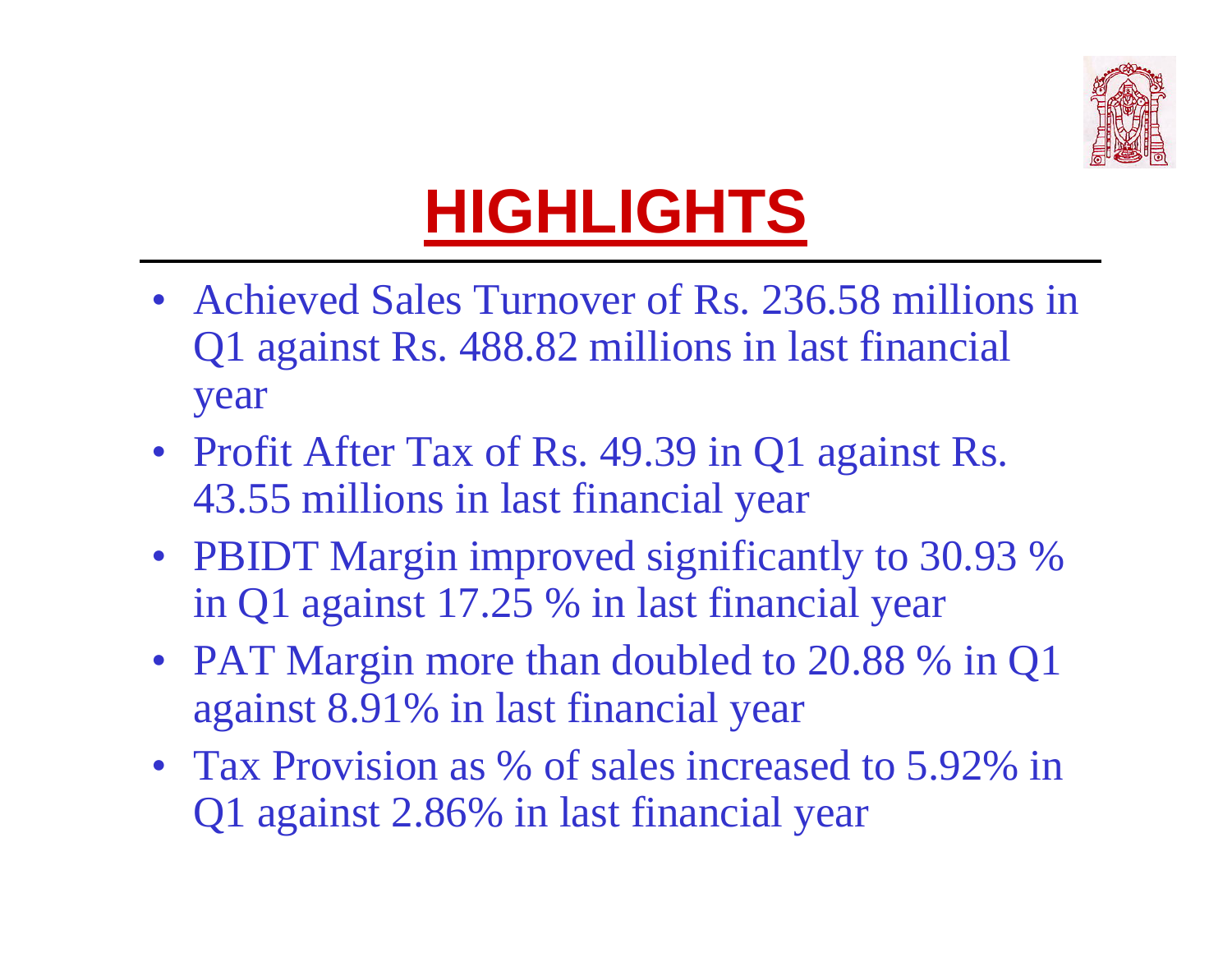

# **HIGHLIGHTS (cont..)**

- 27.5% growth in fresh programming over last year's average quarterly hours
- Share of Hindi Programming in terms of hours increased from 44.75% in last accounting year to 61.50% in Q1
- Share of Repeat / Dubbed Programming in terms of hours reduced from 15% in last accounting year to 6% in Q1
- Produced 394.50 hours of television software against 1237 hours in last financial year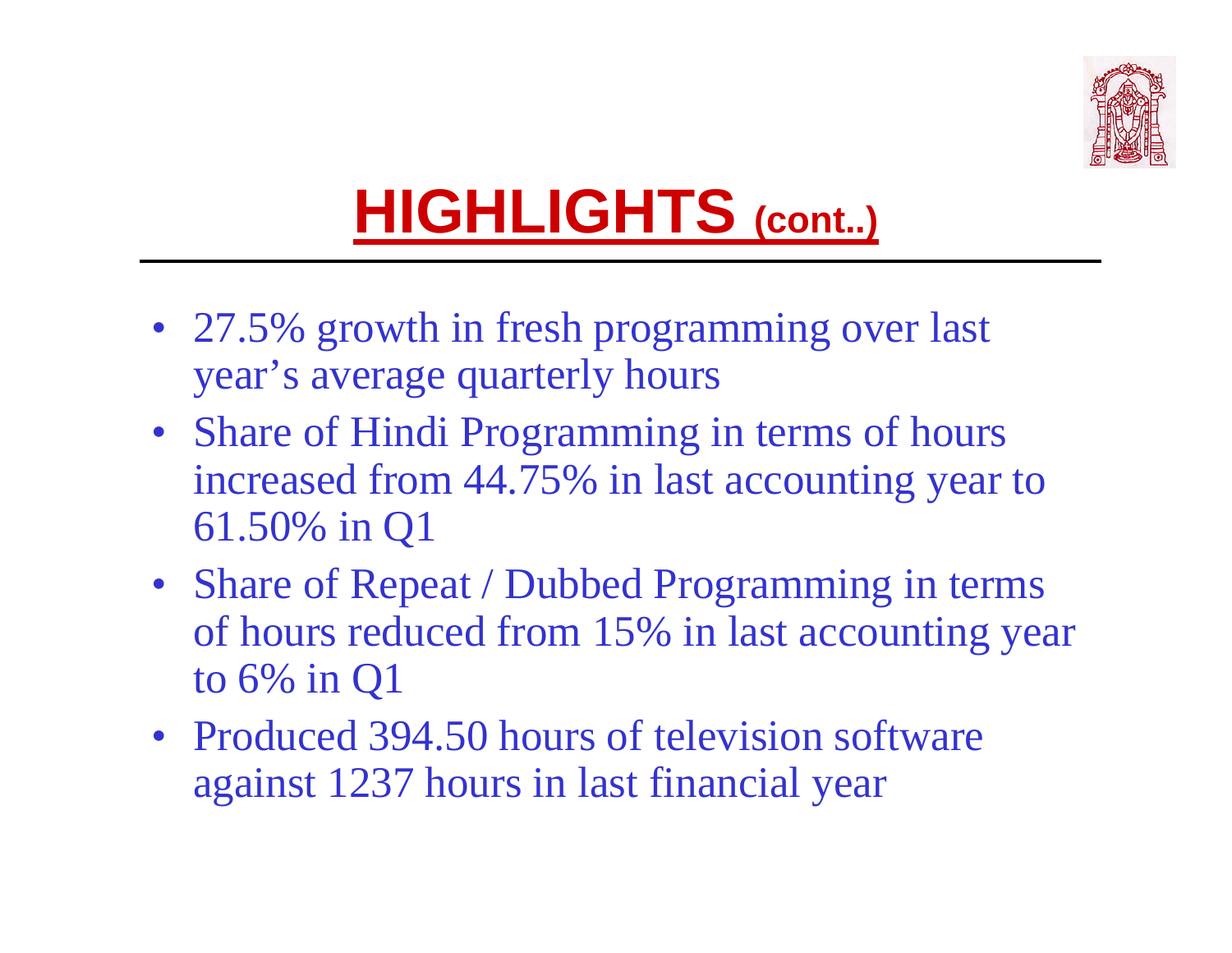

# **HIGHLIGHTS (cont..)**

- Increase in volume & rates on Regional Programs
- Share of revenues from Regional Programs increase from 24% to 31%
- Share of revenues from DD Network reduced from 20% to 16%
- Launched three daily soaps on prime time
- Successfully renegotiated higher rates for Kyunki … & Kahaani….. with Star India w.e.f. 3/7/2001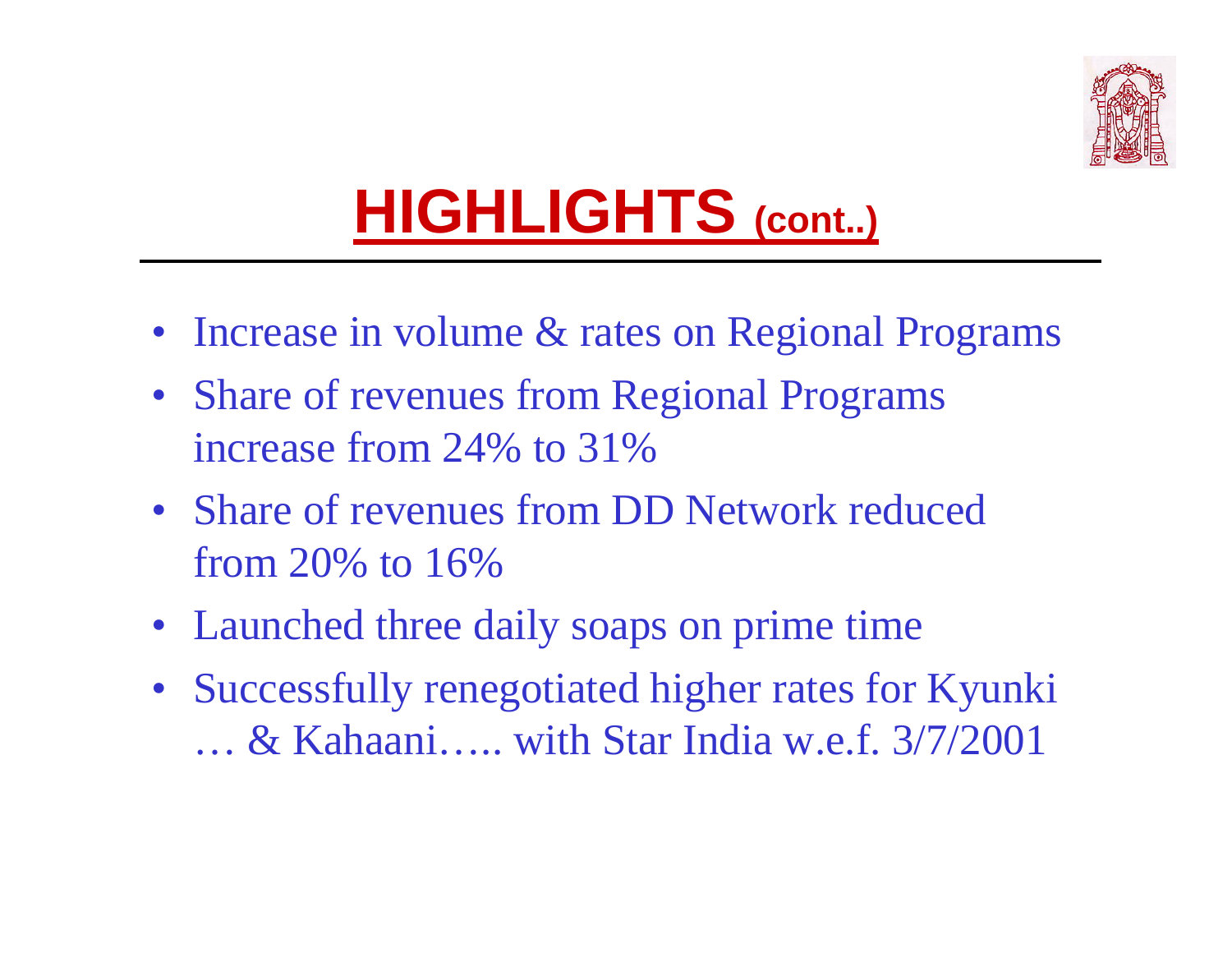

## Programming Mix (Hours)



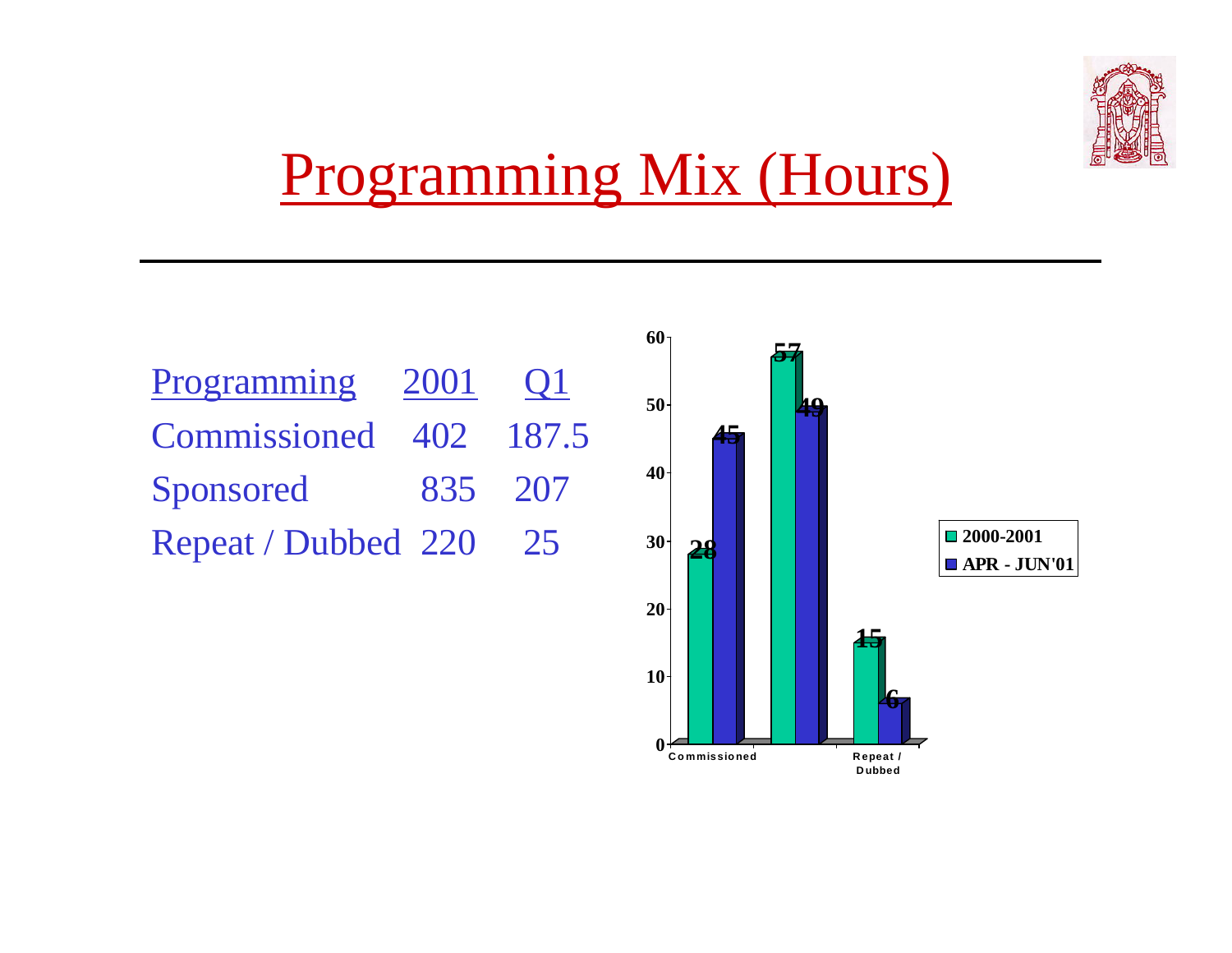

## Hindi & Regional Programs (Hours)

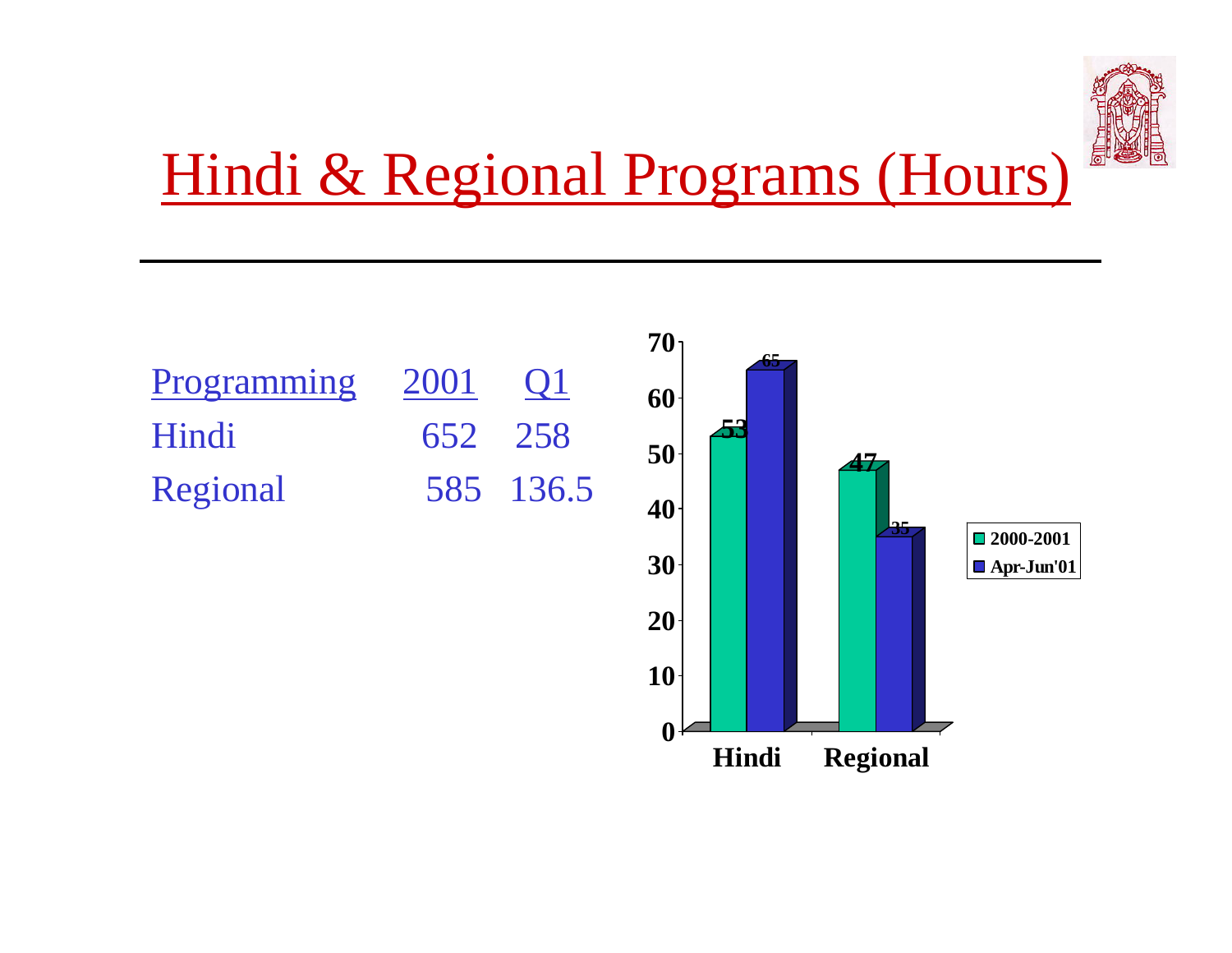

### Revenue Mix (in millions)



**Commissioned Sponsored Repeat / Dubbed Event**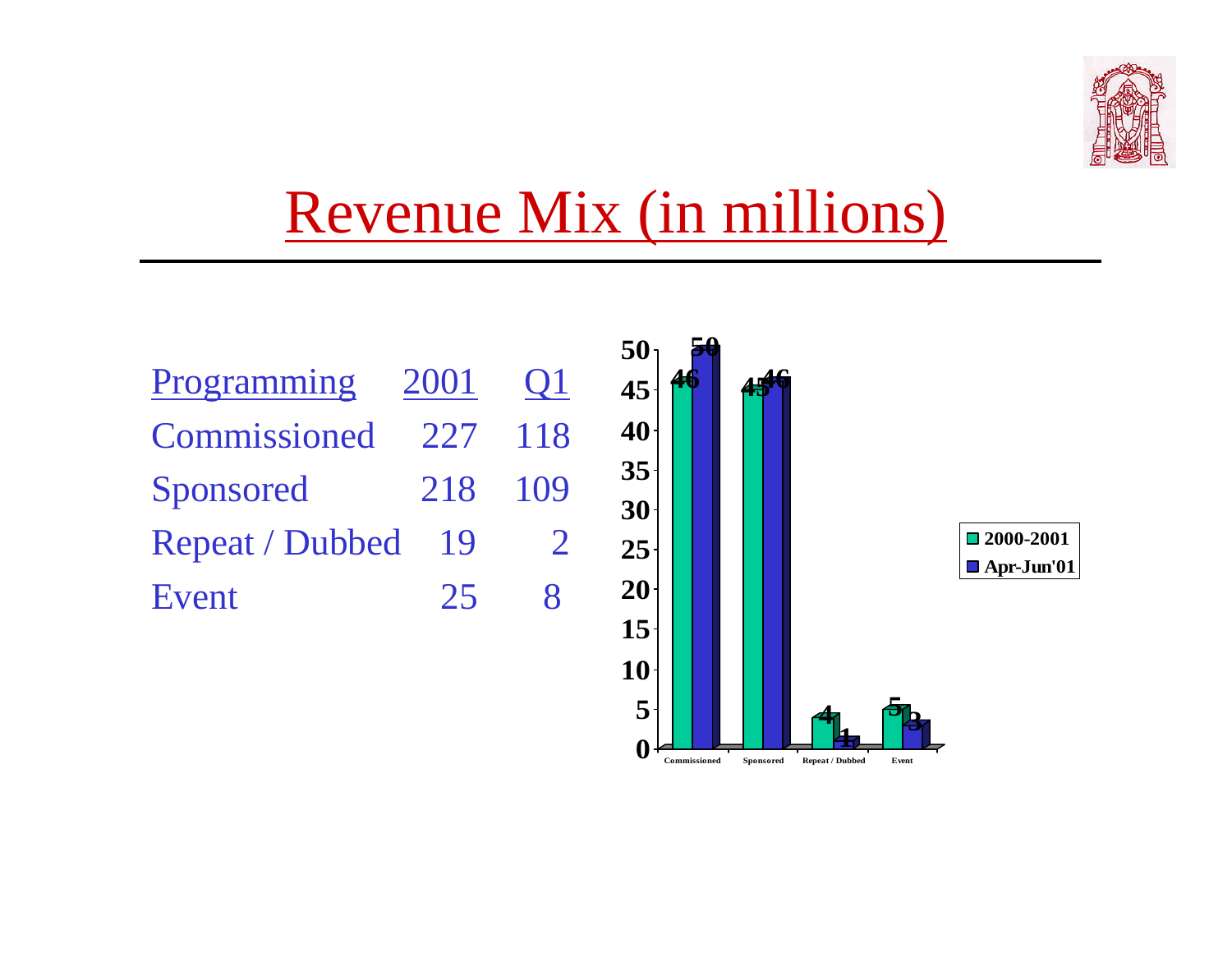

#### **Revenue Mix – Channelwise**

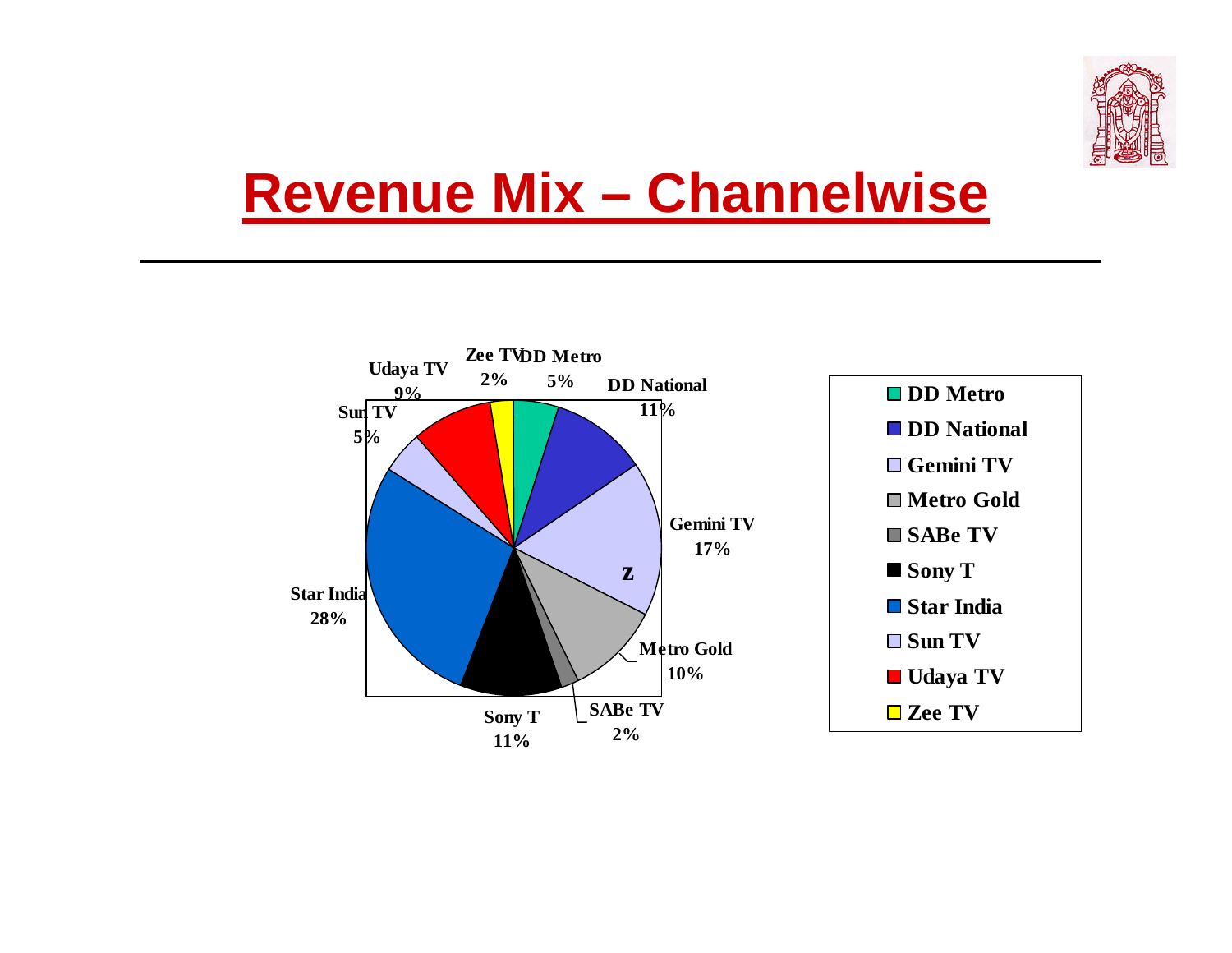

## Change in Programming in Q1

| $\bullet$ | Serials went on air  | <b>Channel</b>     | <b>Frequency</b> | Date                   |
|-----------|----------------------|--------------------|------------------|------------------------|
|           | Kelunga Mamiyare     | <b>Sun TV</b>      | 5 Days           | 23rd April             |
|           | Kaahin Kissii Roz    | <b>Star India</b>  | 4 Days           | 23rd April             |
|           | <b>Kkusum</b>        | <b>Sony TV</b>     | 4 Days           | $2nd$ May              |
|           |                      |                    |                  |                        |
| $\bullet$ | Serials went off air | <b>Channel</b>     | <b>Frequency</b> | Date                   |
|           | Kanyadaan            | <b>Sony TV</b>     | 1 Day            | 24th April             |
|           | Kulavillakku         | <b>Sun TV</b>      | 5 Days           | 20 <sup>th</sup> April |
|           | Pelli Kanuka         | Gemini TV          | 1 Day            | $2nd$ July             |
|           | Kuch Khona Hai.      | <b>DD</b> National | 1 Day            | 9th July               |
|           | Kaliren              | <b>DD</b> Metro    | 5 Days           | 6th July               |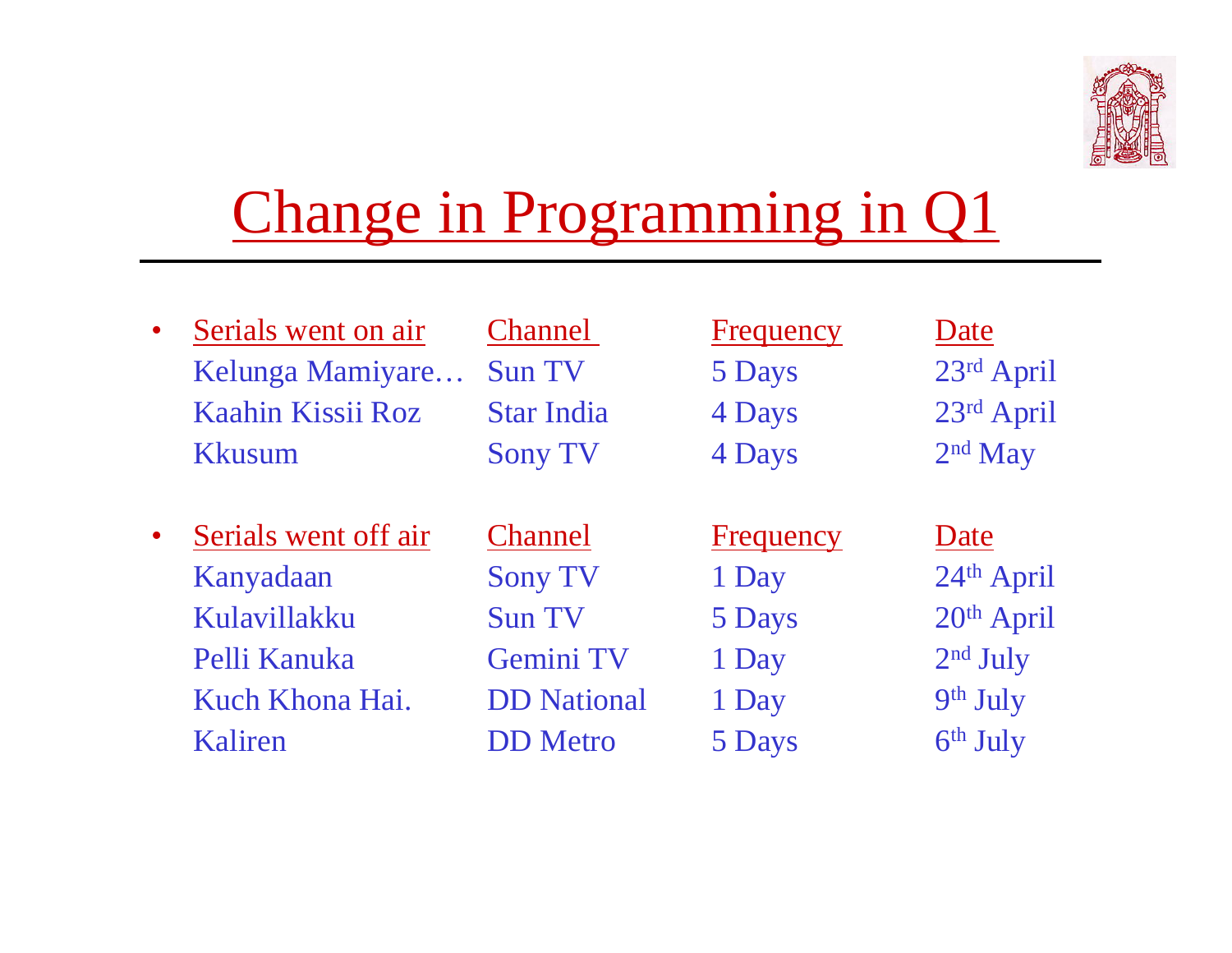

#### Likely Change in Programming

| $\bullet$ | Serials to go on air  | <b>Channel</b>    | Frequency        | Month         |
|-----------|-----------------------|-------------------|------------------|---------------|
|           | Kasauti Zindagi Ki    | <b>Star India</b> | 4 Days           | October       |
|           | Kohi Apna Sa          | <b>Zee TV</b>     | 5 Days           | <b>August</b> |
|           | Kal                   | <b>Sony TV</b>    | 5 Days           | September     |
|           |                       |                   |                  |               |
| $\bullet$ | Serials to go off air | <b>Channel</b>    | <b>Frequency</b> | Month         |
|           | <b>Ghar Ek Mandir</b> | <b>Sony TV</b>    | 5 Days           | September     |